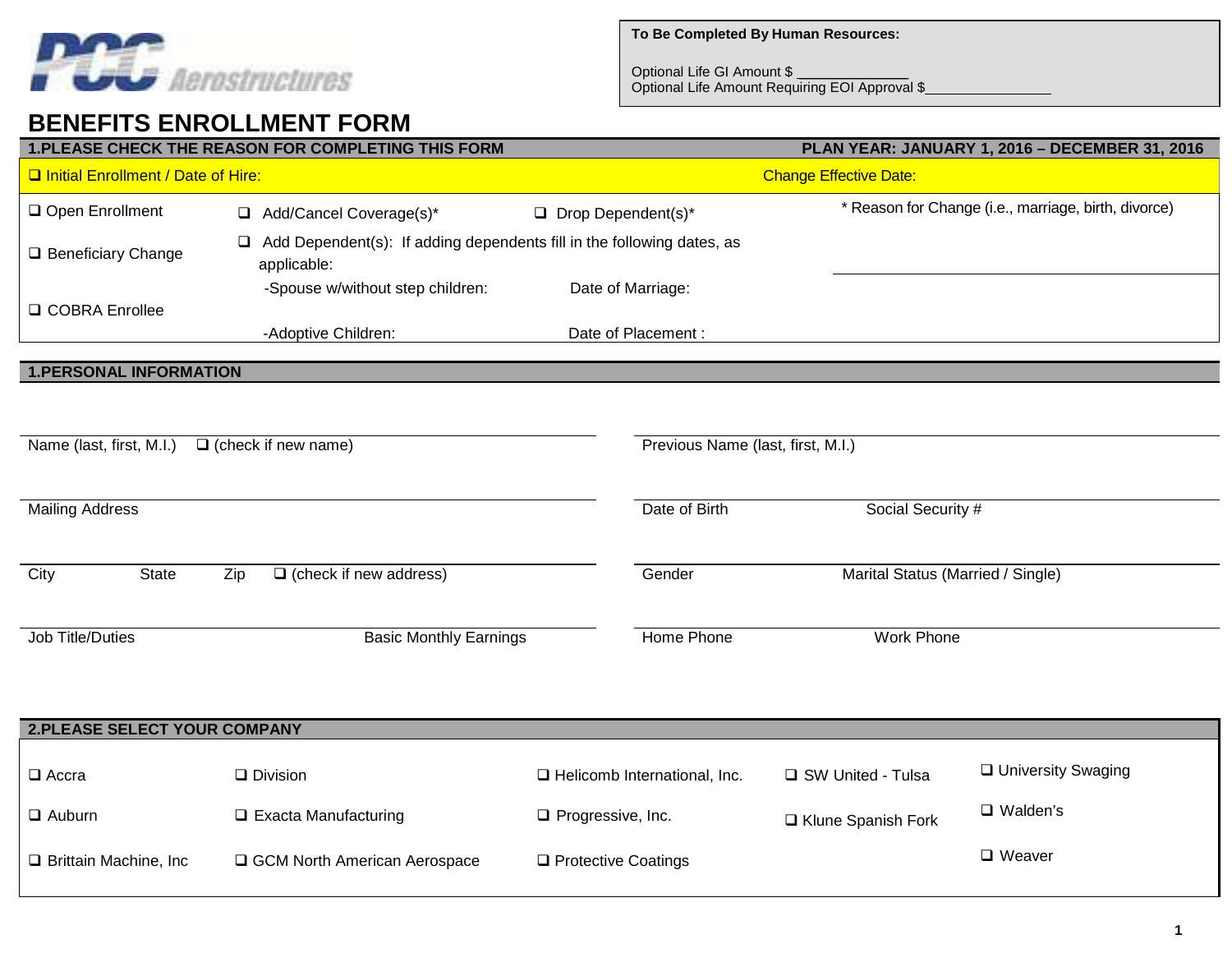|                            |                         |                                  | <b>3.MEDICAL ENROLLMENT INFORMATION</b>               |                                                                                                                                                                              |                            |                                                                                                      | <b>4.DENTAL ENROLLMENT INFORMATION</b>                                      |                        |                  |   |         |        |        |
|----------------------------|-------------------------|----------------------------------|-------------------------------------------------------|------------------------------------------------------------------------------------------------------------------------------------------------------------------------------|----------------------------|------------------------------------------------------------------------------------------------------|-----------------------------------------------------------------------------|------------------------|------------------|---|---------|--------|--------|
| <b>Lelect Medical for:</b> |                         |                                  |                                                       | <b>Premera Blue Cross Plan Options</b>                                                                                                                                       | <b>I elect Dental for:</b> |                                                                                                      | <b>Delta Dental of WA Plan Options</b>                                      |                        |                  |   |         |        |        |
|                            |                         | QHDHP w. HSA                     | Buy-Up 2 PPO<br>Buy-Up 1 PPO                          |                                                                                                                                                                              |                            |                                                                                                      |                                                                             | Base PPO<br>Buy-Up PPO |                  |   |         |        |        |
| EE Only                    |                         |                                  | ❏                                                     | 0<br>$\Box$                                                                                                                                                                  |                            | EE Only                                                                                              |                                                                             |                        | $\Box$<br>$\Box$ |   |         |        |        |
| $EE + SP$                  |                         |                                  | $\Box$                                                | $\Box$                                                                                                                                                                       | $\Box$                     |                                                                                                      | $EE + SP$                                                                   |                        | $\Box$           |   |         | $\Box$ |        |
| $EE + Ch(n)$               |                         |                                  | $\Box$                                                | $\Box$                                                                                                                                                                       | $\Box$                     |                                                                                                      | $EE + Ch(n)$                                                                |                        | $\Box$           |   |         | $\Box$ |        |
|                            | $EE + SP + Ch(n)$       |                                  | $\Box$                                                | $\Box$                                                                                                                                                                       | $\Box$                     |                                                                                                      | $EE + SP + Ch(n)$                                                           |                        | $\Box$           |   |         | $\Box$ |        |
|                            |                         |                                  | $\Box$ I waive coverage because I have other coverage |                                                                                                                                                                              |                            |                                                                                                      | $\Box$ I waive coverage                                                     |                        |                  |   |         |        |        |
|                            |                         | $\Box$ I waive coverage because: | <b>5.VISION ENROLLMENT INFORMATION</b>                |                                                                                                                                                                              |                            |                                                                                                      | 6.HEALTH SAVINGS ACCOUNT (HSA) ELECTION AMOUNT                              |                        |                  |   |         |        |        |
|                            | I elect Vision for:     |                                  |                                                       | <b>Voluntary VSP PPO Plan</b>                                                                                                                                                |                            |                                                                                                      | Employees who enroll in the QHDHP with Premera Blue Cross may be            |                        |                  |   |         |        |        |
| EE Only                    |                         |                                  |                                                       | $\Box$                                                                                                                                                                       |                            |                                                                                                      | eligible to participate in the Health Savings Account provided by UMB Bank. |                        |                  |   |         |        |        |
| $EE + SP$                  |                         |                                  |                                                       | $\Box$                                                                                                                                                                       |                            | You must review and understand UMB Bank's terms and conditions prior to<br>signing this application. |                                                                             |                        |                  |   |         |        |        |
| $EE + Ch(n)$               |                         |                                  |                                                       | $\Box$                                                                                                                                                                       |                            |                                                                                                      |                                                                             |                        |                  |   |         |        |        |
|                            | $EE + SP + Ch(n)$       |                                  |                                                       | $\Box$                                                                                                                                                                       |                            |                                                                                                      | Your HSA Annual Election Amount: \$                                         |                        |                  |   |         |        |        |
|                            | $\Box$ I waive coverage |                                  |                                                       |                                                                                                                                                                              |                            |                                                                                                      | (In addition to the PCC Aerostructures Contribution)                        |                        |                  |   |         |        |        |
|                            |                         |                                  |                                                       |                                                                                                                                                                              |                            |                                                                                                      | IRS Limits for 2016 are \$3,350 for Self Only & \$6,750 for Family Coverage |                        |                  |   |         |        |        |
|                            |                         |                                  |                                                       | 7. PLEASE LIST THE DEPENDENTS YOU WOULD LIKE TO ADD OR DROP: Spouse or Child                                                                                                 |                            |                                                                                                      |                                                                             |                        |                  |   |         |        |        |
|                            |                         | <b>Relationship</b>              |                                                       |                                                                                                                                                                              |                            |                                                                                                      | <b>Benefit Selection</b><br><b>Gender</b><br><b>Social</b>                  |                        |                  |   |         |        |        |
| Add                        | <b>Drop</b>             | to Employee                      |                                                       | <b>Last Name</b>                                                                                                                                                             | <b>First Name</b>          | M <sub>1</sub>                                                                                       | <b>Security Number</b>                                                      | Date of Birth          | M                | F | Medical | Dental | Vision |
| $\Box$                     | $\Box$                  | Spouse                           |                                                       |                                                                                                                                                                              |                            |                                                                                                      |                                                                             |                        |                  |   |         |        |        |
| $\Box$                     | $\Box$                  | Child                            |                                                       |                                                                                                                                                                              |                            |                                                                                                      |                                                                             |                        |                  |   |         |        |        |
| $\Box$                     | $\Box$                  | Child                            |                                                       |                                                                                                                                                                              |                            |                                                                                                      |                                                                             |                        |                  |   |         |        |        |
|                            |                         |                                  |                                                       |                                                                                                                                                                              |                            |                                                                                                      |                                                                             |                        |                  |   |         |        |        |
| $\Box$                     | $\Box$                  | Child                            |                                                       |                                                                                                                                                                              |                            |                                                                                                      |                                                                             |                        |                  |   |         |        |        |
| $\Box$                     | $\Box$                  | Child                            |                                                       |                                                                                                                                                                              |                            |                                                                                                      |                                                                             |                        |                  |   |         |        |        |
| $\Box$                     | $\Box$                  | Child                            |                                                       |                                                                                                                                                                              |                            |                                                                                                      |                                                                             |                        |                  |   |         |        |        |
|                            |                         |                                  |                                                       |                                                                                                                                                                              |                            |                                                                                                      |                                                                             |                        |                  |   |         |        |        |
|                            |                         |                                  |                                                       |                                                                                                                                                                              |                            |                                                                                                      |                                                                             |                        |                  |   |         |        |        |
|                            |                         |                                  |                                                       | Does a dependent have a different mailing address? $\square$ No $\square$ Yes, complete the following:                                                                       |                            |                                                                                                      |                                                                             |                        |                  |   |         |        |        |
|                            |                         |                                  |                                                       |                                                                                                                                                                              |                            |                                                                                                      |                                                                             |                        |                  |   |         |        |        |
|                            |                         |                                  |                                                       |                                                                                                                                                                              |                            |                                                                                                      |                                                                             |                        |                  |   |         |        |        |
|                            |                         |                                  |                                                       | Is any child over the age of 25 applying for coverage due to disability? $\Box$ No $\Box$ Yes, complete and attach the Request for Certification of Disabled Dependent form. |                            |                                                                                                      |                                                                             |                        |                  |   |         |        |        |

Will any applicant have other current health coverage, including Medicare, which will remain in effect when your coverage begins? 
<br>
U No 

U Yes

If "yes," name of carrier and policy number: Please confirm if employee, Spouse or Child: \_\_\_\_\_\_\_\_\_\_\_\_\_\_\_\_\_\_\_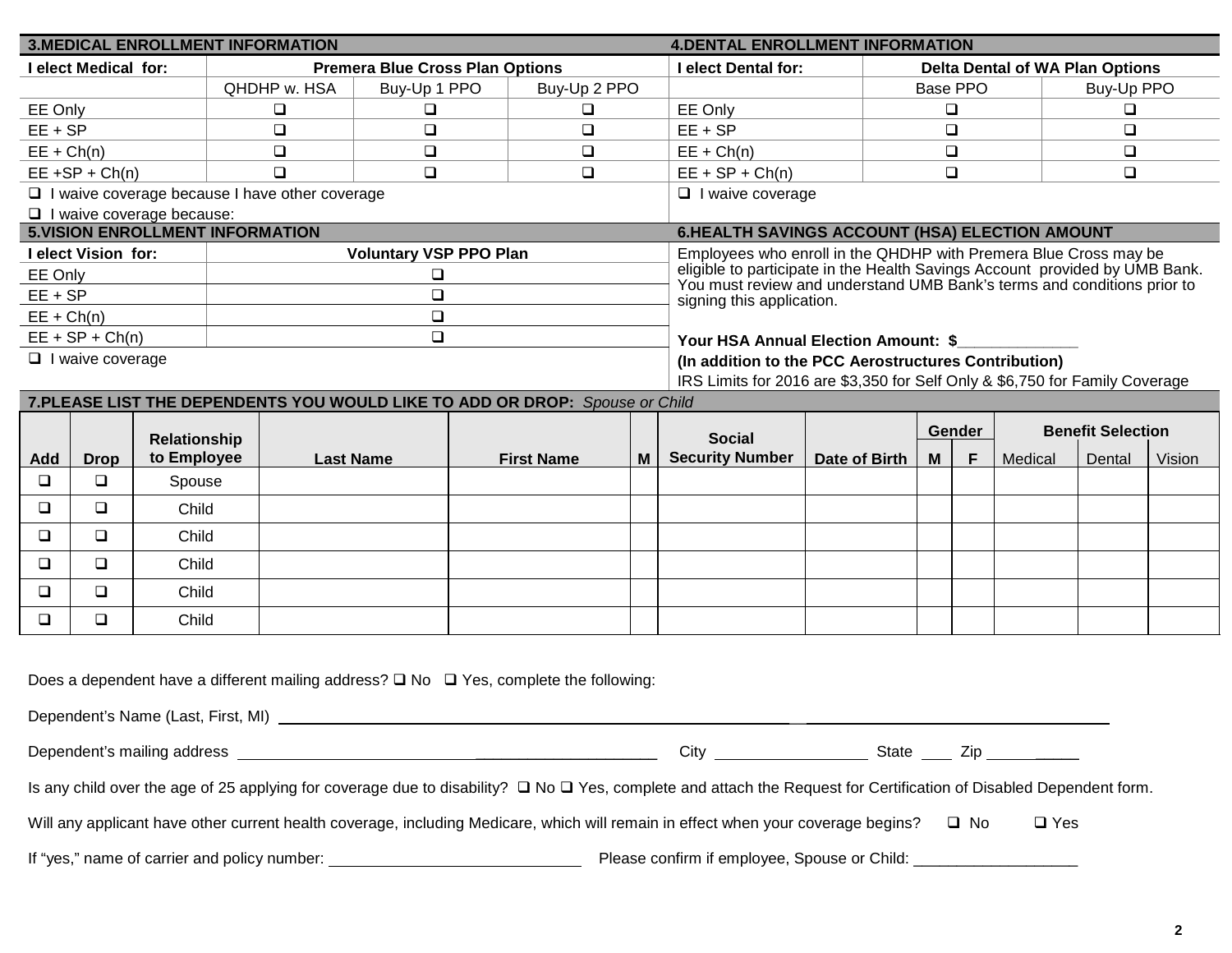## **8.BASIC LIFE & AD&D - SUN LIFE FINANCIAL**

A Basic Life and AD&D benefit of \$50,000 is provided for you by PCC Aerostructures at no cost to you. Please designate your beneficiaries below:

| <b>Beneficiar</b> | $\mathbf{a}$<br>70 | วทรhเเ |
|-------------------|--------------------|--------|
| Beneficiar        | $\mathbf{a}$<br>70 | วทรhเเ |

## **9.VOLUNTARY SHORT TERM DISABILITY – SUN LIFE FINANCIAL**

PCC Aerostructures offers you the opportunity to purchase Short Term Disability insurance. The benefit is contributory, meaning that you are responsible for paying for all of the cost through payroll deduction. To calculate your cost, please refer to the Short Term Disability Benefits Summary.

**Employee Coverage: I Elect Short Term Disability Coverage I Decline Short Term Disability Coverage** 

| Employee Coverage: □ I Elect Short Term Disability Coverage |
|-------------------------------------------------------------|
| <b>10. VOLUNTARY LIFE INSURANCE - SUN LIFE FINANCIAL</b>    |

PCC Aerostructures offers you and your dependents the opportunity to purchase additional Life Insurance through payroll deductions. Evidence of Insurability (EOI) must be submitted for Late Entrants and for New Hires electing amounts over the Guaranteed Issue Amount. A Evidence of Insurability form can be found in your enrollment Packet. Coverage subject to Evidence of Insurability will not go into effect until Sun Life approves it. To calculate your cost, please refer to the Voluntary Life Benefits Summary.

For Yourself: An amount between \$10,000 and \$500,000, in increments of \$10,000 not to exceed five times your basic annual earnings.\* Guaranteed Issue Amount: \$150,000. Age Reductions: To 65% at age 65 and to 50% at age 70. Benefits cease at retirement.

For your Spouse: An amount between \$5,000 and \$250,000, in increments of \$5,000. Spouse coverage cannot exceed 50% of the employee's Voluntary Life coverage. Guaranteed Issue Amount: \$50,000. Age Reductions: To 65% at age 65 and to 50% at age 70.

For your eligible Children: An amount between \$2,000 and \$10,000, in increments of \$2,000 for each eligible child. Child coverage cannot exceed 50% of the employee's Voluntary Life coverage. Coverage for children at or over 14 days old but under 6 months is \$500.

|                        | l elect coverage | I decline coverage | Coverage amount selected |
|------------------------|------------------|--------------------|--------------------------|
| Employee coverage:     |                  |                    |                          |
| Spouse/DP coverage**:  |                  |                    |                          |
| Child(ren) coverage**: |                  |                    |                          |

\*Basic annual earnings is defined as your salary. Basic annual earnings excludes bonuses, commissions or overtime.

\*\* Your spouse and children may only be covered if you are. If coverage is elected, complete information below:

| Your spouse's/DP's name (first, middle initial, last)                   | <b>Social Security Number</b> | Date of Birth | Date of Marriage |  |  |
|-------------------------------------------------------------------------|-------------------------------|---------------|------------------|--|--|
| Name(s) of child(ren) to be covered (attach additional pages if needed) | Date of Birth                 |               |                  |  |  |

□ Use my Basic Life beneficiaries—Check this box and leave this section blank if you want your Optional Life Insurance beneficiaries to be the same as your Basic Life beneficiaries